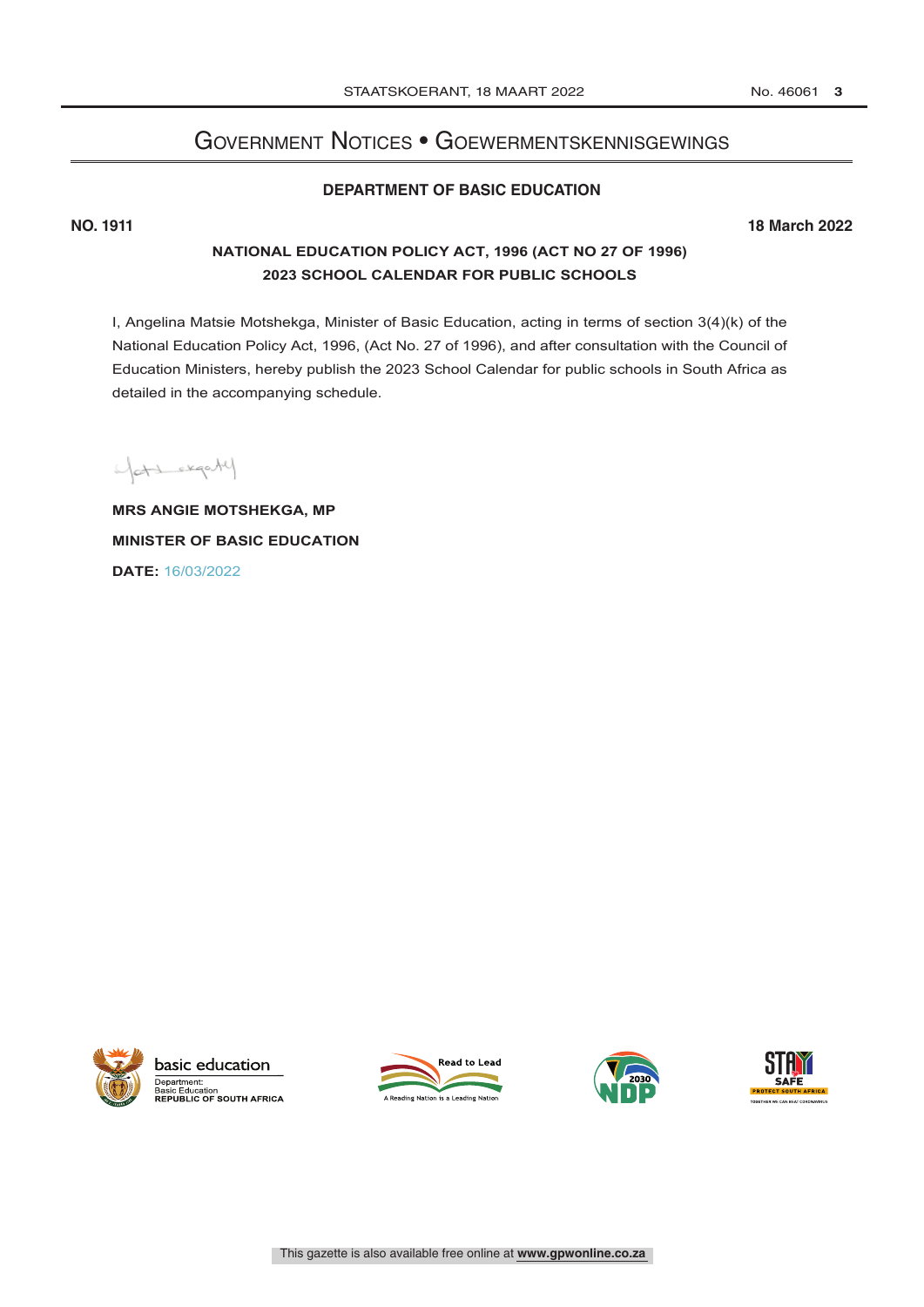| January 2023        |                |                      |                  |                      |                      |                |                      | February 2023        |                      |                |                |                |                |  |                      |                      | <b>March 2023</b>    |                      |                      |                     |                     |                                        |                        |
|---------------------|----------------|----------------------|------------------|----------------------|----------------------|----------------|----------------------|----------------------|----------------------|----------------|----------------|----------------|----------------|--|----------------------|----------------------|----------------------|----------------------|----------------------|---------------------|---------------------|----------------------------------------|------------------------|
| S                   | M              |                      | W                |                      | F                    | $\mathbf S$    | S                    | M                    |                      | W              |                | F              | $\mathbf S$    |  | $\mathbf{s}$         | M                    |                      | W                    |                      | F                   | $\mathbf{s}$        | <b>Public and School Holidays 2023</b> |                        |
| $\mathbf{1}$        | $\overline{2}$ | 3                    | $\overline{4}$   | 5                    | 6                    | $\overline{7}$ |                      |                      |                      | $\mathbf{1}$   | $\overline{2}$ | $\mathbf{3}$   | $\overline{4}$ |  |                      |                      |                      | $\mathbf{1}$         | $\overline{2}$       | $\mathbf{3}$        | $\overline{4}$      | 01 January                             | New Year's Day         |
| 8                   | 9              | 10                   | 11               | 12                   | 13                   | 14             | 5                    | $6\phantom{1}$       | $\overline{7}$       | 8              | 9              | 10             | 11             |  | 5                    | $6\phantom{1}$       | $\overline{7}$       | 8                    | 9                    | 10                  | 11                  |                                        |                        |
| 15<br>22            | 16<br>23       | 17<br>24             | 18<br>25         | 19<br>26             | 20<br>27             | 21<br>28       | 12<br>19             | 13<br>20             | 14<br>21             | 15<br>22       | 16<br>23       | 17<br>24       | 18<br>25       |  | 12<br>19             | 13<br>20             | 14<br>21             | 15<br>22             | 16<br>23             | 17<br>24            | 18<br>25            | 02 January                             | Public Holiday         |
| 29                  | 30             | 31                   |                  |                      |                      |                | 26                   | 27                   | 28                   |                |                |                |                |  | 26                   | 27                   | 28                   | 29                   | 30                   | 31                  |                     | 20 March                               | Special School Holiday |
|                     |                |                      |                  |                      |                      |                |                      |                      |                      |                |                |                |                |  |                      |                      |                      |                      |                      |                     |                     |                                        |                        |
|                     |                |                      | April 2023       |                      |                      |                |                      |                      |                      | May 2023       |                |                |                |  |                      |                      |                      | <b>June 2023</b>     |                      |                     |                     | 21 March                               | Human Rights Day       |
| S                   | M              | T.                   | W                | $\mathsf{T}$         | F                    | $\mathbf S$    | $\mathbf{s}$         | M                    | т                    | W              | т              | F              | S              |  | S                    | M                    | т                    | W                    | т                    | F                   | S                   |                                        |                        |
|                     |                |                      |                  |                      |                      | $\mathbf{1}$   |                      | $\mathbf{1}$         | $\overline{2}$       | $\overline{3}$ | $\overline{4}$ | 5              | $6\phantom{a}$ |  |                      |                      |                      |                      | $\mathbf{1}$         | $\overline{2}$<br>9 | 3                   | Good Friday<br>07 April                |                        |
| $\overline{2}$<br>9 | 3<br>10        | $\overline{4}$<br>11 | 5<br>12          | 6<br>13              | $\overline{7}$<br>14 | 8<br>15        | $\overline{7}$<br>14 | 8<br>15              | 9<br>16              | 10<br>17       | 11<br>18       | 12<br>19       | 13<br>20       |  | $\overline{4}$<br>11 | 5<br>12              | $6\phantom{a}$<br>13 | $\overline{7}$<br>14 | 8<br>15              | 16                  | 10<br>17            | <b>Family Day</b><br>10 April          |                        |
| 16                  | 17             | 18                   | 19               | 20                   | 21                   | 22             | 21                   | 22                   | 23                   | 24             | 25             | 26             | 27             |  | 18                   | 19                   | 20                   | 21                   | 22                   | 23                  | 24                  |                                        |                        |
| 23                  | 24             | 25                   | 26               | 27                   | 28                   | 29             | 28                   | 29                   | 30                   | 31             |                |                |                |  | 25                   | 26                   | 27                   | 28                   | 29                   | 30                  |                     | 27 April                               | Freedom Day            |
| 30                  |                |                      |                  |                      |                      |                |                      |                      |                      |                |                |                |                |  |                      |                      |                      |                      |                      |                     |                     | 28 April                               |                        |
|                     |                |                      | <b>July 2023</b> |                      |                      |                | August 2023          |                      |                      |                |                |                |                |  |                      |                      |                      |                      | September 2023       |                     |                     |                                        | Special School Holiday |
| S                   | M              | T                    | W                | т                    | F                    | S              | <sub>S</sub>         | M                    |                      | W              |                |                | S              |  | S                    | M                    |                      | W                    |                      |                     | S                   | 01 May                                 | Workers' Day           |
|                     |                |                      |                  |                      |                      | $\overline{1}$ |                      |                      | $\mathbf{1}$         | $\overline{c}$ | 3              | $\overline{4}$ | 5              |  |                      |                      |                      |                      |                      | $\overline{1}$      | $\overline{2}$      |                                        |                        |
| $\overline{2}$<br>9 | 3<br>10        | $\overline{4}$<br>11 | 5<br>12          | $6\phantom{1}$<br>13 | $\overline{7}$<br>14 | 8<br>15        | $\,6\,$<br>13        | $\overline{7}$<br>14 | 8<br>15              | 9<br>16        | 10<br>17       | 11<br>18       | 12<br>19       |  | 3<br>10              | $\overline{4}$<br>11 | 5<br>12              | $6\phantom{1}$<br>13 | $\overline{7}$<br>14 | 8<br>15             | 9<br>16             | 16 June<br>Youth Day                   |                        |
| 16                  | 17             | 18                   | 19               | 20                   | 21                   | 22             | 20                   | 21                   | 22                   | 23             | 24             | 25             | 26             |  | 17                   | 18                   | 19                   | 20                   | 21                   | 22                  | 23                  | 09 August                              | National Women's Day   |
| 23                  | 24             | 25                   | 26               | 27                   | 28                   | 29             | 27                   | 28                   | 29                   | 30             | 31             |                |                |  | 24                   | 25                   | 26                   | 27                   | 28                   | 29                  | 30                  |                                        |                        |
| 30                  | 31             |                      |                  |                      |                      |                |                      |                      |                      |                |                |                |                |  |                      |                      |                      |                      |                      |                     |                     | 24 September<br>Heritage Day           |                        |
|                     |                | October 2023         |                  |                      |                      |                |                      |                      | November 2023        |                |                |                |                |  |                      |                      |                      |                      | December 2023        |                     |                     |                                        |                        |
| S                   | M              | $\mathsf{T}$         | W                | т                    | F                    | s.             | S                    | M                    | т                    | W              |                | F              | $\mathbf S$    |  | S                    | M                    |                      | W                    | Т                    | F                   | $\mathbf S$         | 25 September                           | Public Holiday         |
| $\mathbf{1}$        | $\overline{2}$ | 3                    | $\overline{4}$   | 5                    | $6\phantom{1}$       | $\overline{7}$ |                      |                      |                      | $\mathbf{1}$   | $\overline{2}$ | $\overline{3}$ | $\overline{4}$ |  |                      |                      |                      |                      |                      | $\mathbf{1}$        | $\overline{2}$<br>9 | 16 December                            | Day of Reconciliation  |
| 8                   | 9              | 10<br>17             | 11<br>18         | 12<br>19             | 13<br>20             | 14<br>21       | 5<br>12              | $6\phantom{1}$<br>13 | $\overline{7}$<br>14 | 8<br>15        | 9<br>16        | 10<br>17       | 11<br>18       |  | $\mathbf{3}$<br>10   | $\overline{4}$<br>11 | $\sqrt{5}$<br>12     | 6<br>13              | $\overline{7}$<br>14 | 8<br>15             | 16                  |                                        |                        |
| 15<br>22            | 16<br>23       | 24                   | 25               | 26                   | 27                   | 28             | 19                   | 20                   | 21                   | 22             | 23             | 24             | 25             |  | 17                   | 18                   | 19                   | 20                   | 21                   | 22                  | 13                  | 25 December                            | Christmas Day          |
| 29                  | 30             | 31                   |                  |                      |                      |                | 26                   | 27                   | 28                   | 29             | 30             |                |                |  | 24                   | 25                   | 26                   | 27                   | 28                   | 29                  | 30                  | 26 December                            | Day of Goodwill        |
|                     |                |                      |                  |                      |                      |                |                      |                      |                      |                |                |                |                |  | 31                   |                      |                      |                      |                      |                     |                     |                                        |                        |

### **INLAND CLUSTER: FREE STATE, GAUTENG, LIMPOPO, MPUMALANGA AND NORTH WEST PROVINCES**

| Weekends                | School days     | Special school holidays |
|-------------------------|-----------------|-------------------------|
| Days for administration | Public holidays | School holidavs         |

## **SUMMARY OF 2023 CALENDAR FOR PUBLIC SCHOOLS**

| <b>Duration</b>                        | No. of weeks No. of days |           | No. of public<br>holidays | Actual no. of<br>school days |
|----------------------------------------|--------------------------|-----------|---------------------------|------------------------------|
| $(9)$ 11 January - 24 March            | 11                       | 53(55)    | $1 + 1$                   | 51(53)                       |
| $12$ April $-23$ June                  | 11                       | 53        | $3+1$                     | 49                           |
| 18 July - 29 September                 | 11                       | 54        |                           | 52                           |
| 10 October - 13 December (15) December | 10                       | 47 (49)   | 0                         | 47 (49)                      |
| <b>Total</b>                           | 43                       | 207 (211) | $6 + 2$                   | 199 (203)                    |